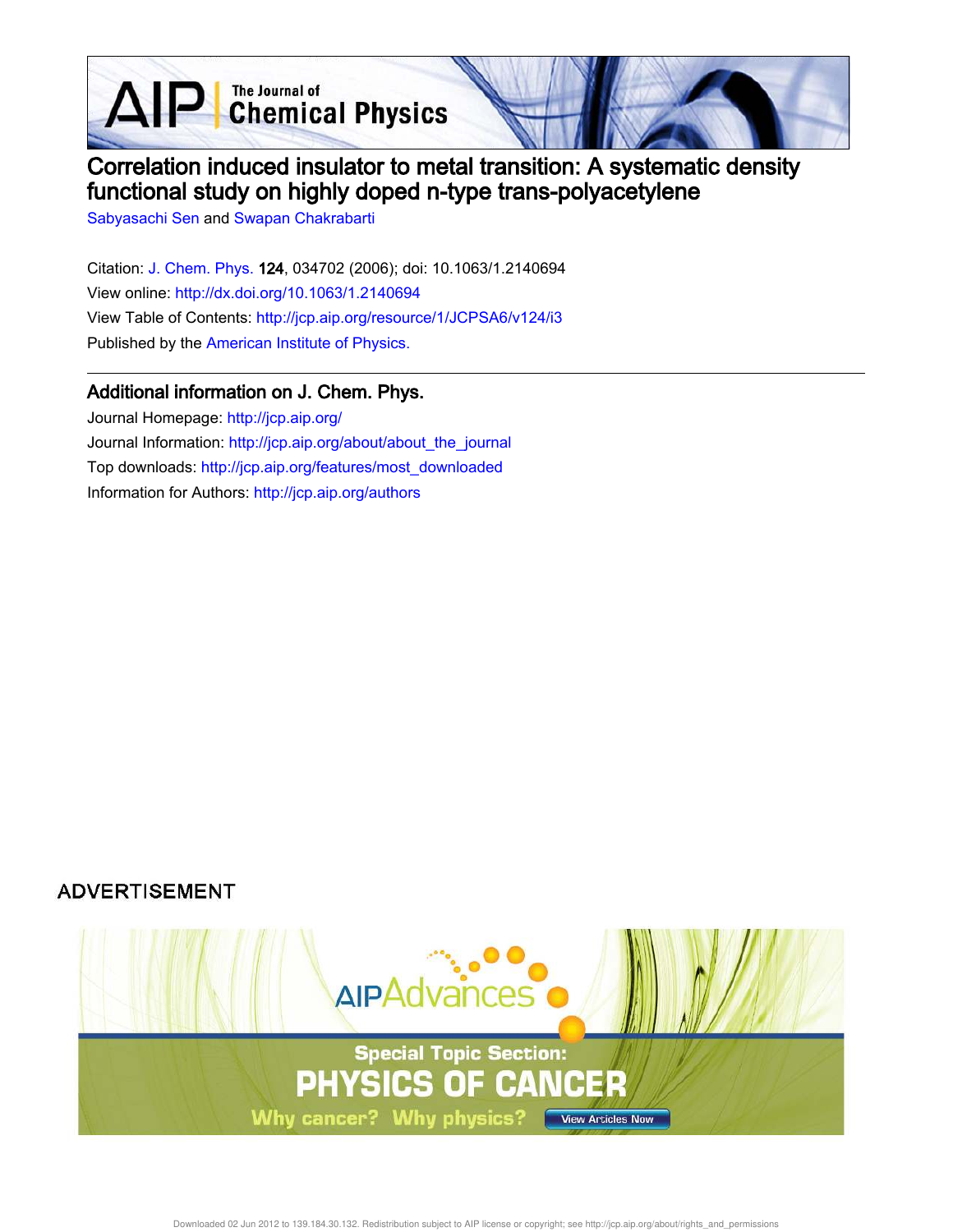### THE JOURNAL OF CHEMICAL PHYSICS 124, 034702 (2006)

# **Correlation induced insulator to metal transition: A systematic density functional study on highly doped <sup>n</sup>-type trans-polyacetylene**

Sabyasachi Sen and Swapan Chakrabarti<sup>a)</sup>

*Department of Chemistry, University of Calcutta, 92-A. P. C. Ray Road, Kolkata-700 009, India* (Received 13 May 2005; accepted 1 November 2005; published online 17 January 2006)

Since its discovery in 1977, a number of quantum chemical calculations have been attempted to simulate the metallic state of highly doped *trans*-polyacetylene. These simulations have focused on the possible closure of the band gap at high doping level due to a charge-induced elimination of Peierls distortion; however, conclusive demonstration of a metallic state has not been achieved. The present study presents density functional theory calculations of the band structure of highly doped *trans*-polyacetylene with explicit inclusion of the metal atoms in a one-dimensional periodic structure. The results indicate (i) small lattice dimerization, i.e., remnant of Peierls distortion exists even in the heavily doped *trans*-polyacetylene sample, (ii) charge induced closure of the Peierls gap is not a necessary condition to arrive at a metallic state in such systems, and (iii) electronic correlation, as described at the density functional theory level, with a charge induced small Peierls distortion is sufficient to achieve metallic state of highly doped *n*-type *trans*-polyacetylene even in one dimension. Furthermore, comparison of functionals that include differing degrees of electron correlation suggest that correlation promotes formation of the metallic state. © *2006 American Institute of Physics.* [DOI: 10.1063/1.2140694]

#### **I. INTRODUCTION**

Electrically conductive conjugated polymers have attracted substantial attention for the last three decades because of their many potential applications and unique optoelectronic properties. $1-3$  The discovery of conducting polymer not only marked the birth of a new generation of material science but also created a new frontier for low dimensional condensed matter physics.

Of the many conducting polymers identified so far polyacetylene appears first in the family. There are three different geometric forms of polyacetylene, namely *trans*, *cis* transoid, and *trans* cisoid polyacetylene. *Trans*-polyacetylene can be doped by a variety of oxidizing  $(I_2, Br_2, and ASF5)$  and reducing agents (Li, Na and K). As a consequence both *n*-type and *p*-type conduction are possible for doped *trans*polyacetylene. The experimental Pauli spin susceptibility, the electronic specific heat, high electrical conductivity (up to 10<sup>6</sup> S/cm), and infrared spectra indicate that doping can increase the electrical conductivity of *trans*-polyacetylene to near metallic regime.4–6 The effect of doping on electronic states, conductivity, and optical properties of polyacetylene has been explored extensively, leading to the proposal that these properties are strongly affected by polaron, bipolaron, or soliton type quasiparticles generated in the neutral quasione-dimensional polymer chain.<sup>7,8</sup> Many of the physical properties of polyacetylene can be explained within the framework of one electron SSH model $\int_0^{\infty}$  in which the electronic state is described according to that of one-dimensional periodic lattice having Peierls distortion. The presence of Peierls distortion in polyacetylene chain is responsible for

strong lattice dimerization and Peierls gap opening at  $\pi/2a$  $("a"$  is the lattice constant).

Apart from the SSH model, a number of quantum chemical techniques<sup>10</sup> ranging from simple Hückel theory to *ab initio* Hartree-Fock method via valence effective Hamiltonian (VEH) technique appear more or less successful to account for the band structure, density of states, mobility of charge carriers of doped and undoped polyacetylene. Although the performance of these methods including the SSH model is quite satisfactory, they fail to account for insulator to metal transition occurring upon doping. The major problem with the SSH model or VEH technique is that both of them are one-electron model without any correlation effect. In the present circumstances electronic correlation effect can be introduced by a number of techniques namely, Peierls Hubbard model, multireference configuration interaction treatment, *ab initio* density functional technique, etc. Recently Bezugly *et al.*<sup>11</sup> calculated band structure of undoped *trans*-polyacetylene using multireference configuration interaction method and observed that band gap reduces by 2.31 eV, from 6.42 eV on the Hartree-Fock level down to 4.11 eV when correlation is included. The major limitation of the work is that the band gap is still overestimated by 2.5 eV (approximately) and does not concern the band structure modification of *trans*-polyacetylene due to doping.<sup>11</sup>

Bredas *et al.*<sup>12</sup> have simulated the band structure of 33% Li-doped *trans*-polyacetylene at restricted Hartree-Fock-Roothan level using christoffersen basis set. The predicted band structure of 33% doped *trans*-polyacetylene does not correspond to the metallic state of the material, since there is a small but finite gap between the upper mid-gap band and the bottom of the conduction band  $(\pi^*$  band). After that several attempts have been made to provide a successful de-

a)Author to whom all correspondence should be addressed. Electronic mail: swapanchem@yahoo.co.in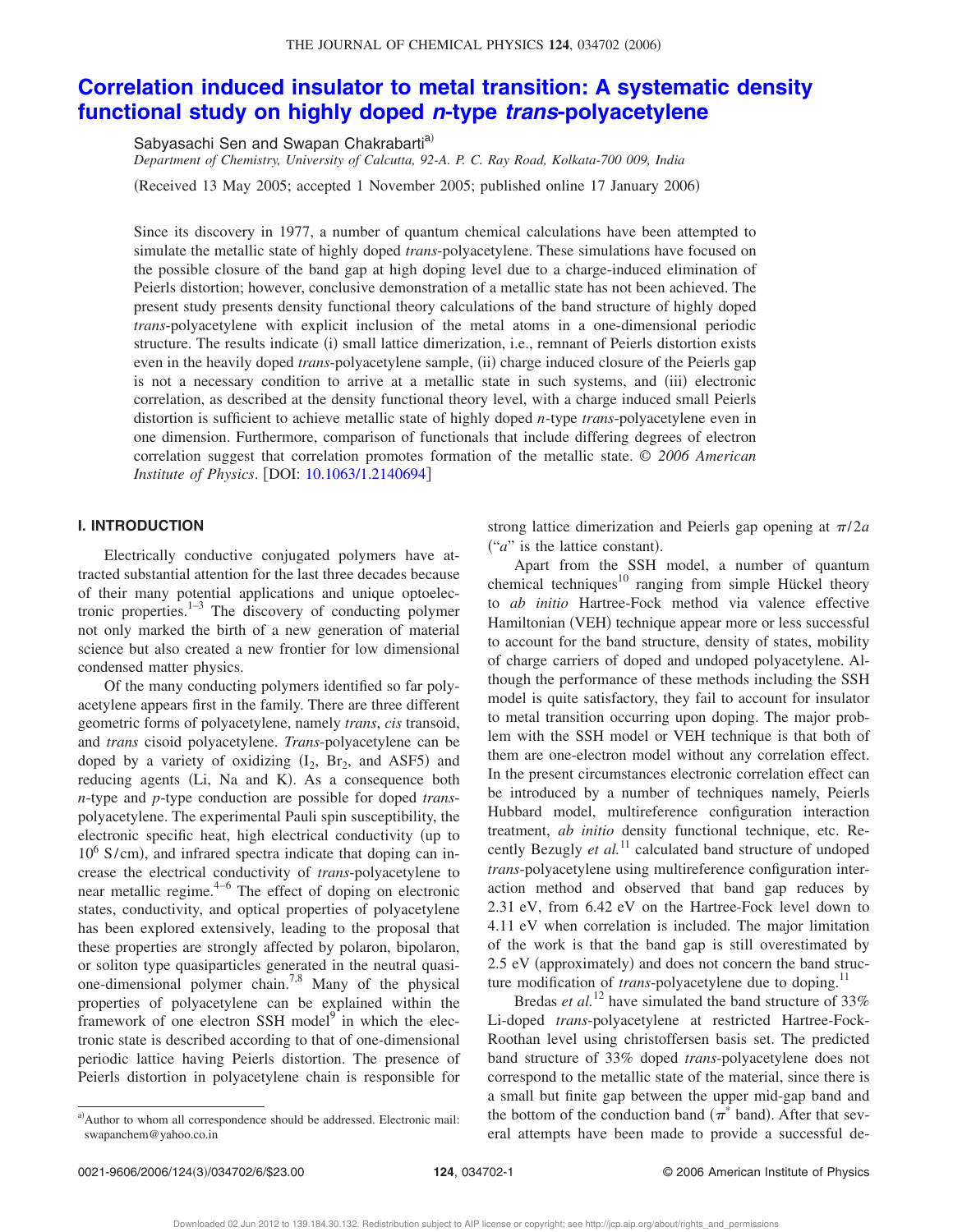scription of the metallic state of such a heavily doped system.4,5,13

The focus of the present study involves searching for the metallic state in a doped *trans*-polyacetylene chain of infinite length having finite dimerization amplitude. Peierls theorem, a paradigm of low dimensional physics is strictly valid for one-dimensional (1D) lattice of infinite length. The degree of lattice dimerization, a measure of Peierls distortion, is greatly influenced by static and dynamic electron correlation effect and has been extensively studied for undoped *trans*polyacetylene system by Choi *et al.*<sup>14</sup> The effect of electron correlation in doped quasi-1D *trans*-polyacetylene chain with finite Peierls distortion is still a fundamental unresolved issue. To provide a better understanding of the band structure and a fundamental insight into the role of electron correlation on metallic state of heavily doped *trans*-polyacetylene, first principle density functional calculations, a traditional method used in condensed matter physics to simulate the electronic properties of infinite periodic lattice is inevitable.

The density functional theory of Hohenberg, Kohn, and Sham has been used extensively in the description of many body quantum mechanical systems over the past few years. The theory provides an exact mapping of the ground state properties of a system of large number of interacting electrons onto a system of noninteracting particles moving under an effective potential.<sup>15</sup> The most important part of effective potential is the exchange-correlation potential. Introduction of electron exchange-correlation term is the improvement over all other previous many body quantum chemical methods.

In practice however, the exchange-correlation part of total energy functional is unknown and replaced by an approximate functional. One such approximation is local-density approximation (LDA) or local spin density approximation (LSDA). Most of the modern electronic structure calculations in solids and in many atomic and molecular systems are based on LDA or LSDA. The LDA and LSDA have been successful in the description of a wide variety of electronic properties of atoms, molecules, and solids.<sup>16</sup> Physical situations involving fluctuation in electron density make use of generalized gradient approximation (GGA). A wide variety of functionals are now available for GGA.

Employing the aforesaid discussion and findings we have initiated a systematic theoretical investigation aimed at simulating the band structure of undoped and heavily doped *trans*-polyacetylene at various density functional theory



FIG. 1. Unit cell of 33.3% metal doped *trans*-polyacetylene.

(DFT) levels. In the present work we propose the simulation of heavily doped *trans*-polyacetylene chain of infinite length using Li, Na, and K as doping agents. In order to take care of dynamical electron correlation effect BLYP exchangecorrelation functional is used in addition to LDA functional.

### **II. COMPUTATIONAL DETAILS**

All the calculations have been implemented in the Amsterdam density functional package  $(ADF 2004.01).$ <sup>17</sup> The geometry of the unit cell for the doped case is presented in Fig. 1. The geometry of the unit cell is optimized using BLYP type exchange-correlation functional and TZ2P basis set. Different bond lengths and bond angles considered for the calculation are tabulated in Table I. The density functional technique used here involves spin restricted calculations under LDA and GGA. The exchange-correlation functional of Vosko-Wilk and Nusair  $(VWN)^{18}$  is used in LDA and its counterpart in GGA is Becke-Lee-Yang and Parr (BLYP).<sup>19</sup> The basis set chosen is TZ2P NAO+STO basis (basis V in the band program), which consists of a triple zeta basis augmented with two polarization functions. For integration in the real space the accuracy parameter is set to three. The reciprocal space integration accuracy is set to five, resulting in five symmetry unique *k* points in the first Brillouin zone. Self-consistent field (SCF) convergence is reached by introducing the Tails Basis Key. According to the program, Tails Basis is associated with the nonorthogonal SCF basis. The Tails Basis is set to 1*E*−2. The fit functions (also obtained from the basis V in the band program) in "Atoms type" key of the input is taking care of the Coulomb interaction. The dependency basis for the fit functions is set to 1*E*−10, because of the use of the dependency key word the calculation should continue even if the basis is nearly linearly dependent. The band structures are generated using ORIGIN 6.0 package.

TABLE I. Geometric parameters of doped and undoped *trans*-polyacetylene unit cells.<sup>a</sup>

| Name of<br>the sample | $C-C$<br>double bond length<br>(Ă) | $C-C$<br>single bond length<br>(Ă) | <b>CCC</b><br>angle<br>(°) | <b>CCH</b><br>angle<br>(double bonded CC) | $C - M$<br>distance<br>$(M = metal)$<br>(Ă) | $C-H$<br>distance<br>(A) |
|-----------------------|------------------------------------|------------------------------------|----------------------------|-------------------------------------------|---------------------------------------------|--------------------------|
| Sample A              | 1.34                               | 1.42                               | 124.5                      | 119.2                                     | Infinite                                    | 1.109                    |
| Sample B              | 1.38                               | 1.41                               | 124.5                      | 119.2                                     | 2.00                                        | 1.109                    |
| Sample C              | 1.38                               | 1.40                               | 124.5                      | 119.2                                     | 2.52                                        | 1.109                    |
| Sample D              | 1.391                              | 1.401                              | 124.5                      | 119.2                                     | 2.71                                        | 1.109                    |

a Sample A: undoped *trans*-polyacetylene. Sample B: Li-doped *trans*-polyacetylene. Sample C: Na-doped *trans*polyacetylene. Sample D: K-doped *trans*-polyacetylene.

Downloaded 02 Jun 2012 to 139.184.30.132. Redistribution subject to AIP license or copyright; see http://jcp.aip.org/about/rights\_and\_permissions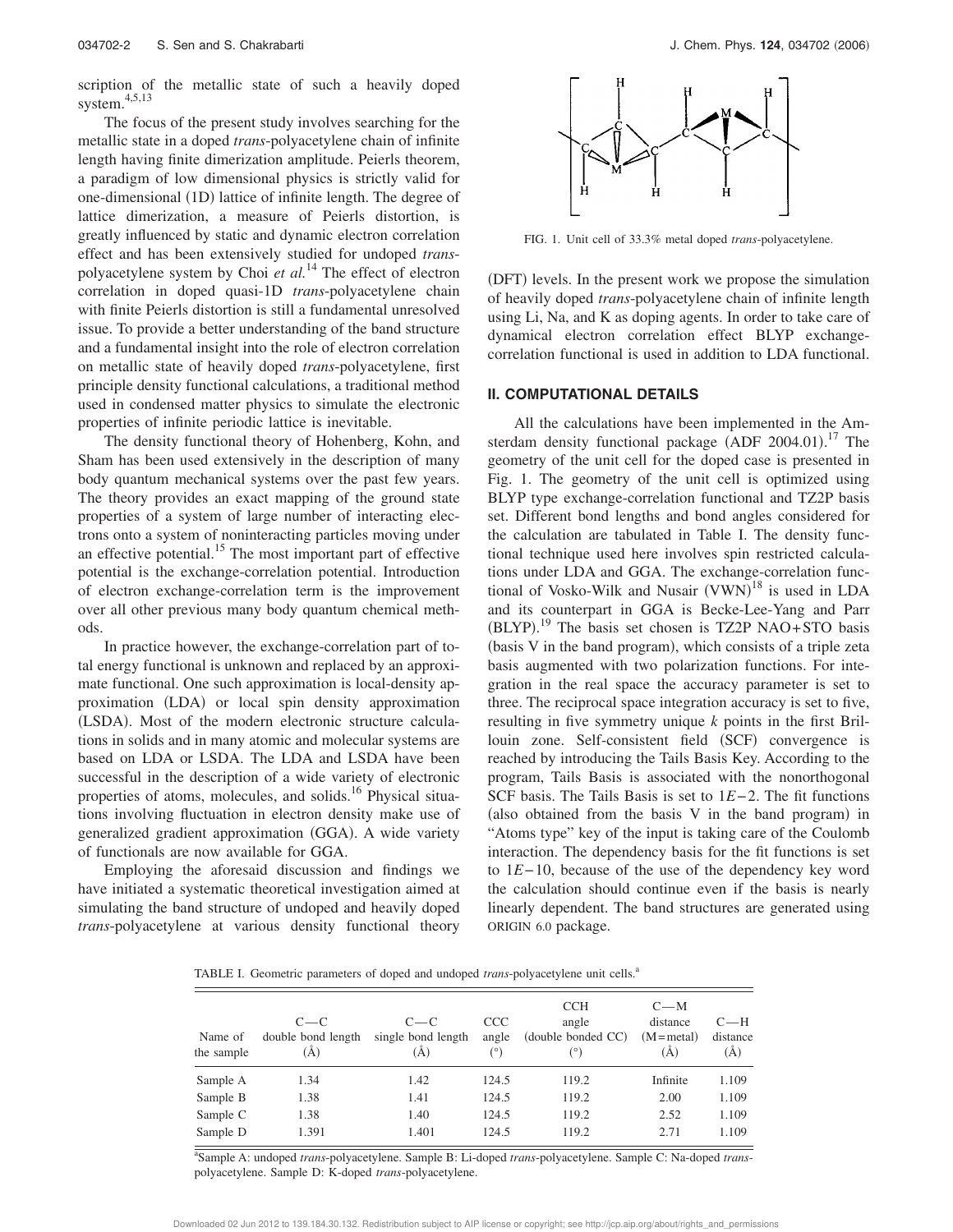#### **III. RESULTS AND DISCUSSIONS**

The dimerization amplitude of pristine *trans*polyacetylene as evident from the experimental results should lie in between 0.08 and 0.09  $\AA$ <sup>20,21</sup> Nutation nuclear magnetic resonance data predict the CC single and double bond lengths as 1.44 and 1.36 Å, respectively, while Kahlert *et al.*,<sup>22</sup> on the basis of x-ray powder data, have reported the CC single and double bond lengths as 1.45 and 1.36 Å, respectively. Since there is a discrepancy in the experimental results of these bond lengths, the geometry of the unit cell of the pristine *trans*-polyacetylene and its doped analog are optimized through DFT calculations. Earlier Choi *et al.*<sup>14</sup> investigated the effect of electronic correlation on bond length alternation at various levels of quantum chemical calculations. They have explored the explicit influence of dynamic and nondynamic correlation energy on bond length alternation. The results of Choi *et al.*<sup>14</sup> suggest that the dimerization amplitude obtained with nondynamical correlation effect is significantly smaller  $(0.05 \text{ Å})$  than that of the experimentally observed values  $(0.08$  and  $0.09$  Å). Therefore, to overcome the underestimation problem of dimerization amplitude, geometry of the unit cell should be optimized using dynamic correlation functional. Interestingly, theoretical works of Mok *et al.*<sup>23</sup> suggest that LYP correlation functional is dynamical in nature. In the present study, the use of BLYP exchange-correlation functional with TZ2P basis produces dimerization amplitude of 0.08 Å. Moreover the CC single  $(1.42 \text{ Å})$  and CC double  $(1.34 \text{ Å})$  bond lengths of pristine *trans*-polyacetylene obtained with BLYP exchangecorrelation functional are also very close to the experimentally observed values  $(1.36$  and  $1.44$  Å). Since the optimized structure with BLYP exchange-correlation functional corroborates experimental findings, geometry optimization of the unit cells of the doped samples has also been performed using the same exchange-correlation functional. The detail geometric parameters of all the samples are displayed in Table I.

The energy band structure of undoped *trans*polyacetylene comprised of three monomer units in a unit cell is presented in Fig. 2. The band gap for the trimer unit cell is calculated as 0.73 eV and the gap for a lattice consisting of two monomer acetylene units is found to be  $\sim$  1.0 eV. The underestimation of band gap is due to the inherent nature of DFT calculation.

Energy band structure of doped *trans*-polyacetylene is investigated through a series of calculations with different types of metallic dopants (Li, Na, and K). The metals are the *n*-type dopants to the conducting polymer chain. Density functional band structure calculation is performed for a chain experiencing a 33.3% doping per monomer. The electronic band structures obtained due to Li doping are presented in Figs. 3 and 4. The results of both LDA and GGA calculations indicate the appearance of two distinct energy bands in the gap between the valence band  $(\pi$  band) and conduction band  $(\pi^*$  band). Results also indicate appreciable charge transfer from the Li atom to the polymer chain in both the calculations. This feature is reflected in Table II. The position of Fermi energy level is also described in Table II. The energy



FIG. 2. Band structure of undoped *trans*-polyacetylene.

band structure (Fig. 3) obtained in LDA calculation reveals that the midgap states and  $\pi, \pi^*$  have started crossing each other. The crossing of energy bands establishes the fact that the metallic situation has been achieved. The metallic situation is more pronounced in the energy band structure  $(Fig. 4)$ obtained from GGA calculation. There is a wider smearing of mid-gap states and it provides a description of better metallic situation.

Similar results are obtained when sodium and potassium are used as dopants. In the case of LDA calculation with sodium the charge transfer from sodium to the polymer chain is appreciable. This is also true in the case of GGA calculation. The relevant data along with the position of Fermi energy level are available in Table II. The energy band structure obtained with LDA calculation is depicted in the Fig. 5. Similar to the case of Li doping two distinct energy bands have appeared in the gap between the  $\pi$  band and  $\pi^*$  band. A near metallic situation is introduced due to the closure of the gap states. The introduction of near metallic situation due to



FIG. 3. Band structure of 33.3% Li doped *trans*-polyacetylene in LDA scheme.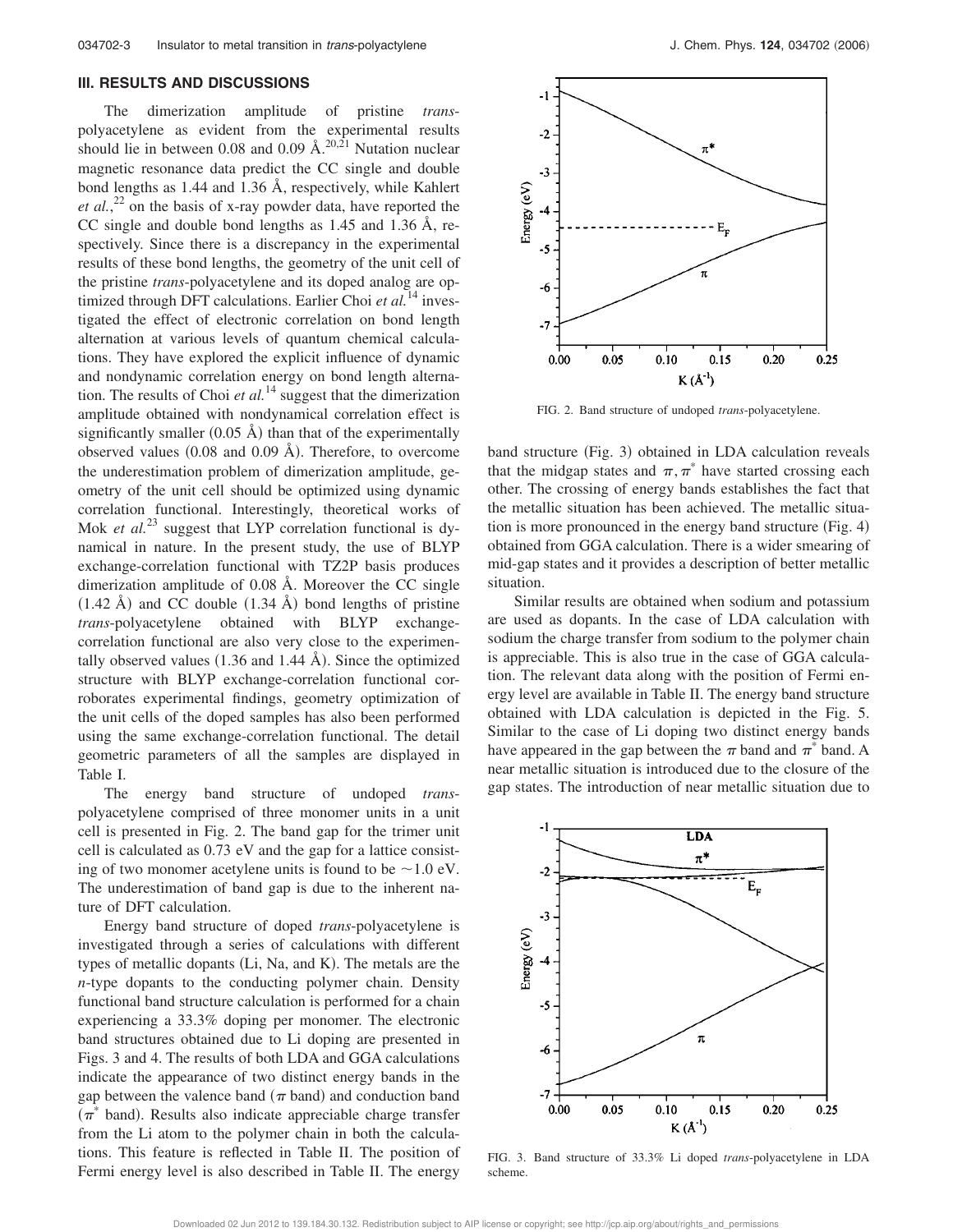

FIG. 4. Band structure of 33.3% Li doped *trans*-polyacetylene in GGA scheme.

heavy doping of sodium is more prominent in the energy band structure obtained in GGA calculation. The relevant band structure is depicted in Fig. 6. In this case two mid-gap states are closer to each other, which is clearly an indication of better metallic situation compared to the results of LDA calculation.

LDA and GGA calculations performed with potassium as dopant reveal that the overall charge transfer from potassium to the polymer chain has been increased in comparison to the Li and Na doped samples. The supporting information as well as the position of Fermi energy level is described in Table II. The energy band structure obtained in LDA and GGA calculations is described in Figs. 7 and 8, respectively. Similar to the cases of Li and Na doping two distinct gap states are created in the gap between the  $\pi$  band and  $\pi^*$ band. The closure of mid-gap states increases from LDA to GGA. The fact that the gap states are getting closer to each



FIG. 5. Band structure of 33.3% Na doped *trans*-polyacetylene in LDA scheme.

other, as theoretically stronger correlation effect is introduced, establishes the role of electron correlation on the metallic state.

The results of energy band structure calculations indicate an upward shift of Fermi energy level of the doped samples in comparison to its undoped analog. This is expected in case of metallic dopants as they introduce an *n*-type situation where Fermi energy level is nearer to the conduction band. Results of LDA and GGA calculation in all the cases yield comparable valence and conduction band width. The valence band edge and the lower gap state cross each other at the end of first Brillouin zone in each type of doping. Significant overlap of upper gap state and the conduction band edge has been observed in every doped sample and it represents near metallic situation. These observations are supported by the results of Table II. However, the true metallic situation can only be achieved if upper and lower gap states merge together apart from the overlap of lower and upper gap states

|  |  |  |  | TABLE II. Results of electronic band structure calcluations of doped and undoped trans-polyacetylene. <sup>a</sup> |  |
|--|--|--|--|--------------------------------------------------------------------------------------------------------------------|--|
|  |  |  |  |                                                                                                                    |  |

| Sample            | Charge transferred<br>per carbon<br>(e/C) | Fermi level<br>(eV) | $\pi$ and $\pi^*$<br>bandwidth<br>(eV) | Lower and upper<br>gap state crossing<br>$(\AA^{-1})$ | Upper gap state and $\pi^*$<br>band crossing<br>$(A^{-1})$ |
|-------------------|-------------------------------------------|---------------------|----------------------------------------|-------------------------------------------------------|------------------------------------------------------------|
| Sample A          | N.A.                                      | $-4.4222$           | 2.6553 and 2.9984                      | N.A.                                                  | N.A.                                                       |
| Sample B<br>(LDA) | 0.0773                                    | $-2.1378$           | 2.704 and 0.618                        | $K=0.0303$ and 0.0390                                 | $K=0.2252$                                                 |
| Sample B<br>(GGA) | 0.0823                                    | $-2.6011$           | 2.686 and 0.744                        | $K=0.0162$ and 0.0510                                 | $K = 0.2255$                                               |
| Sample C<br>(LDA) | 0.0736                                    | $-2.3557$           | 2.8896 and 0.9891                      | Energy gap of 0.1365 eV                               | $K=0.1648$ and 0.2181                                      |
| Sample C<br>(GGA) | 0.0733                                    | $-2.8759$           | 2.8355 and 1.1483                      | Energy gap of 0.0845 eV                               | $K=0.1647$ and 0.2153                                      |
| Sample D<br>(LDA) | 0.0816                                    | $-2.0445$           | 2.958 and 0.53                         | Energy gap of $0.0197$ eV                             | $K=0.1875$ and 0.2099                                      |
| Sample D<br>(GGA) | 0.0933                                    | $-2.4151$           | 2.966 and 0.808                        | Energy gap of 0.0045 eV                               | $K=0.1731$ and 0.2151                                      |

a Sample A: undoped *trans*-polyacetylene. Sample B: Li-doped *trans*-polyacetylene. Sample C: Na-doped *trans*-polyacetylene. Sample D: K-doped *trans*polyacetylene.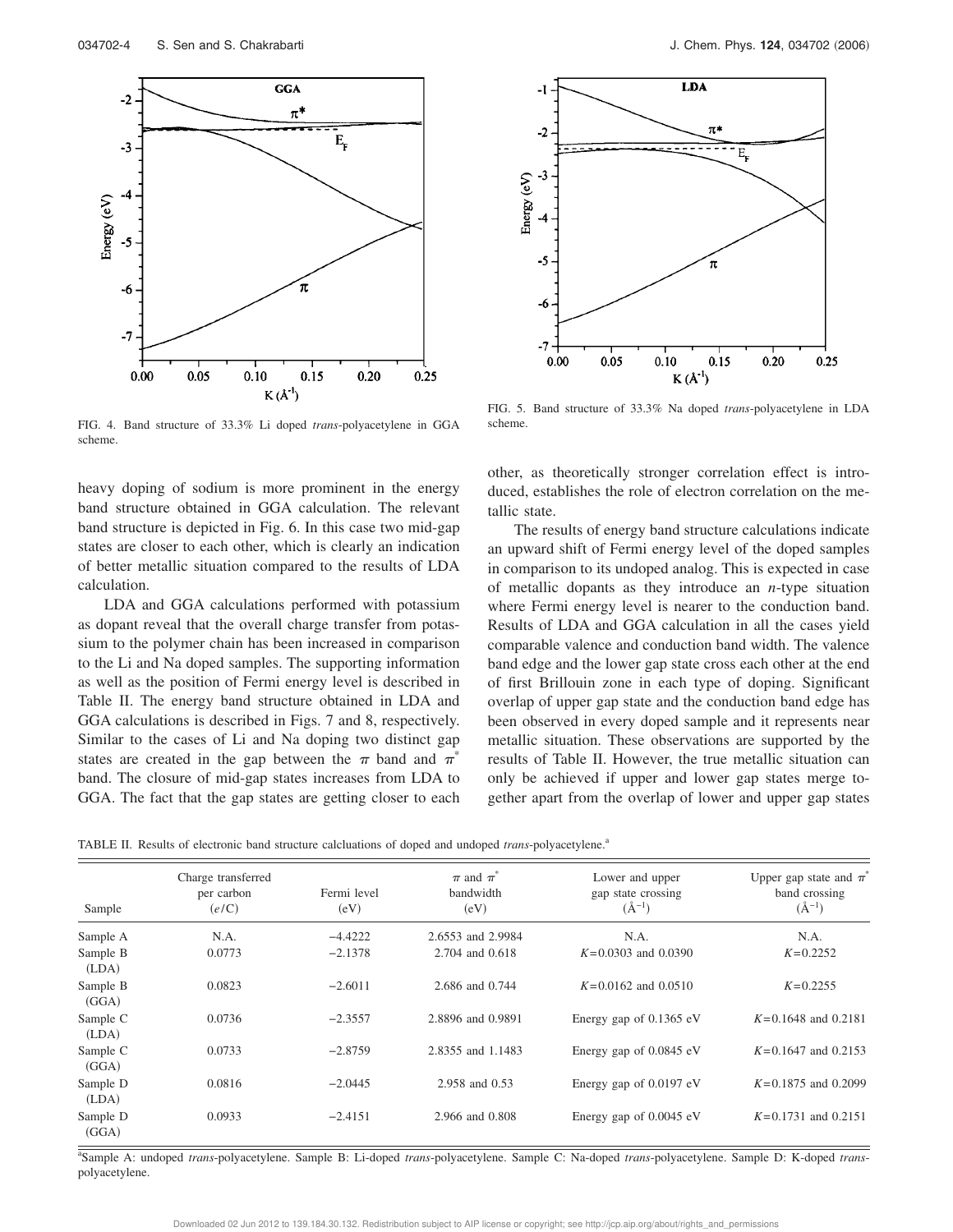

FIG. 6. Band structure of 33.3% Na doped *trans*-polyacetylene in GGA scheme.

with valence and conduction band, respectively. The smearing of gap states and hence realization of the insulator to metal transition is quite prominent in Li doped *trans*polyacetylene. The upper and lower gap states are in close proximity in case of doping with Na; the better the correlation (comparison of LDA and GGA results) the closer the gap states are. The closeness of the gap states is increased in the calculation with potassium as dopants. In case of GGA results with K doping, the energy gap between the gap states is as low as 0.0045 eV.

The metallic situation demonstrated here is significantly different form the earlier works. Paloheimo *et al.*<sup>5</sup> in their LDA calculation with *trans*-polyacetylene chain considered two holes per unit cell of  $C_{10}H_{10}$ , which is an attempt to introduce strongly interacting polarons or solitons in *trans*polyacetylene chain. In their band structure calculation either of polaron lattice or soliton lattice, band gap depends on dimerization amplitude and as a consequence their result



FIG. 7. Band structure of 33.3% K doped *trans*-polyacetylene in LDA scheme.



FIG. 8. Band structure of 33.3% K doped *trans*-polyacetylene in GGA scheme.

fails to account for a metallic situation with finite dimerization amplitude. Moreover the dopants are not included explicitly. Conwell *et al.*<sup>4</sup> described the metallic state of potassium doped *trans*-polyacetylene considering more than one *trans*-polyacetylene chain and in their calculation electron correlation effect is not taken into account. They have also neglected the role of the dopants explicitly in the band structure calculations. Sun *et al.*<sup>13</sup> have considered  $K(C_6H_6)$  as a unit cell for calculating the band structure which actually resembles metallic state but they have also presumed elimination of Peierls distortion in their model calculations. In the present study band structure calculations have been performed on quasi-one-dimensional *trans*-polyacetylene chain of infinite length, both doped and undoped form and bands from the dopants have been considered explicitly. The present investigation suggests that the true metallic or near metallic state of doped *trans*-polyacetylene chain of infinite length is possible even if Peierls distortion exists. The presence of subtle but discernible lattice dimerization and simultaneous metallic state is quite remarkable and in this regard the role of charge transfer is very important.

The transfer of charge from the dopant to the polymer chain will affect the electron-electron (e-e) interaction and electronic correlation to a significant extent. The effect of electronic correlation and electron-electron interaction for pristine *trans*-polyacetylene has been thoroughly investigated over the past two decades. $^{24}$  The results of the combining effect of *e*-*e* interaction and electron correlation indicate that for short range *e*-*e* repulsion the bond alternation actually decreases with the enhancement of *e*-*e* interaction strength and the magnitude of bond alternation will increase if long range  $e$ - $e$  repulsion is being considered.<sup>25</sup> Although contradictory arguments exist, nevertheless it appears decisive that electron correlation effect always tends to decrease lattice dimerization.<sup>25</sup> The quenching of lattice dimerization in heavily doped *trans*-polyacetylene in comparison to its pristine analog is possibly due to the greater electron correlation effect.